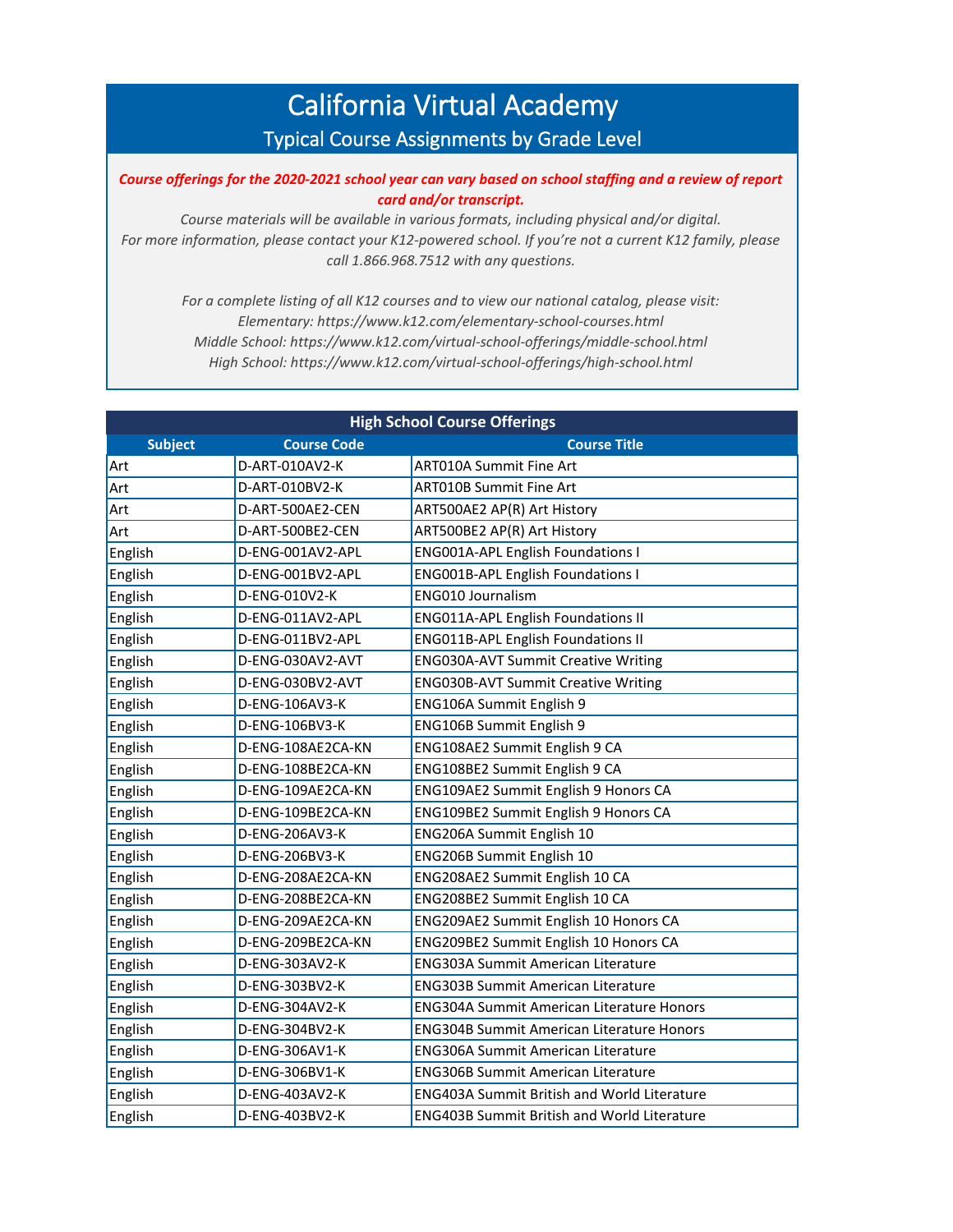| English | D-ENG-404AV2-K   | <b>ENG404A Summit British and World Literature Honors</b> |
|---------|------------------|-----------------------------------------------------------|
| English | D-ENG-404BV2-K   | <b>ENG404B Summit British and World Literature Honors</b> |
| English | D-ENG-406AV1-K   | <b>ENG406A Summit British and World Literature</b>        |
| English | D-ENG-406BV1-K   | <b>ENG406B Summit British and World Literature</b>        |
| English | D-ENG-500AE3-CEN | ENG500AE3 AP(R) English Language and Composition          |
| English | D-ENG-500BE3-CEN | ENG500BE3 AP(R) English Language and Composition          |
| English | D-ENG-510AE3-CEN | ENG510AE3 AP(R) English Literature and Composition        |
| English | D-ENG-510BE3-CEN | ENG510BE3 AP(R) English Literature and Composition        |
| History | D-HST-010V2-APL  | HST010-APL Anthropology                                   |
| History | D-HST-020V2-AVT  | HST020-AVT Psychology                                     |
| History | D-HST-040V2-K    | <b>HST040 Summit Civics</b>                               |
| History | D-HST-062V1-CEN  | HST062-CEN Sociology I                                    |
| History | D-HST-063V1-CEN  | HST063-CEN Sociology II                                   |
| History | D-HST-103AV3-K   | HST103A Summit World History                              |
| History | D-HST-103BV3-K   | HST103B Summit World History                              |
| History | D-HST-104AV3-K   | HST104A Summit Honors World History                       |
| History | D-HST-104BV3-K   | HST104B Summit Honors World History                       |
| History | D-HST-106AVG2-K  | HST106A Summit World History                              |
| History | D-HST-106BVG2-K  | HST106B Summit World History                              |
| History | D-HST-203AV2-K   | HST203A Summit Modern World Studies                       |
| History | D-HST-203BV2-K   | HST203B Summit Modern World Studies                       |
| History | D-HST-204AV2-K   | HST204A Summit Honors Modern World Studies                |
| History | D-HST-204BV2-K   | HST204B Summit Honors Modern World Studies                |
| History | D-HST-206AV1-K   | HST206A Summit Modern World Studies                       |
| History | D-HST-206BV1-K   | HST206B Summit Modern World Studies                       |
| History | D-HST-213AV2-K   | HST213A Summit Geography                                  |
| History | D-HST-213BV2-K   | HST213B Summit Geography                                  |
| History | D-HST-216AV2-AVT | HST216A Summit Geography                                  |
| History | D-HST-216BV2-AVT | HST216B Summit Geography                                  |
| History | D-HST-222AV2-AVT | HST222A Summit Contemporary World Issues                  |
| History | D-HST-222BV2-AVT | HST222B Summit Contemporary World Issues                  |
| History | D-HST-303AV2-K   | HST303A Summit US History                                 |
| History | D-HST-303BV2-K   | HST303B Summit US History                                 |
| History | D-HST-304AV2-K   | HST304A Summit Honors US History                          |
| History | D-HST-304BV2-K   | HST304B Summit Honors US History                          |
| History | D-HST-306AV1-K   | HST306A Summit US History                                 |
| History | D-HST-306BV1-K   | HST306B Summit US History                                 |
| History | D-HST-313AV2-K   | HST313A Summit Modern US History                          |
| History | D-HST-313BV2-K   | HST313B Summit Modern US History                          |
| History | D-HST-314AV2-K   | HST314A Summit Honors Modern US History                   |
| History | D-HST-314BV2-K   | HST314B Summit Honors Modern US History                   |
| History | D-HST-316AV1-K   | HST316A Summit Modern US History                          |
| History | D-HST-316BV1-K   | HST316B Summit Modern US History                          |
| History | D-HST-403V2-K    | HST403 Summit US Government and Politics                  |
| History | D-HST-406V1-K    | HST406 Summit US Government and Politics                  |
| History | D-HST-413V2-K    | <b>HST413 Summit US and Global Economics</b>              |
| History | D-HST-416V1-K    | HST416 Summit US and Global Economics                     |
| History | D-HST-500AV3-A   | HST500A AP(R) US History                                  |
| History | D-HST-500BV3-A   | HST500B AP(R) US History                                  |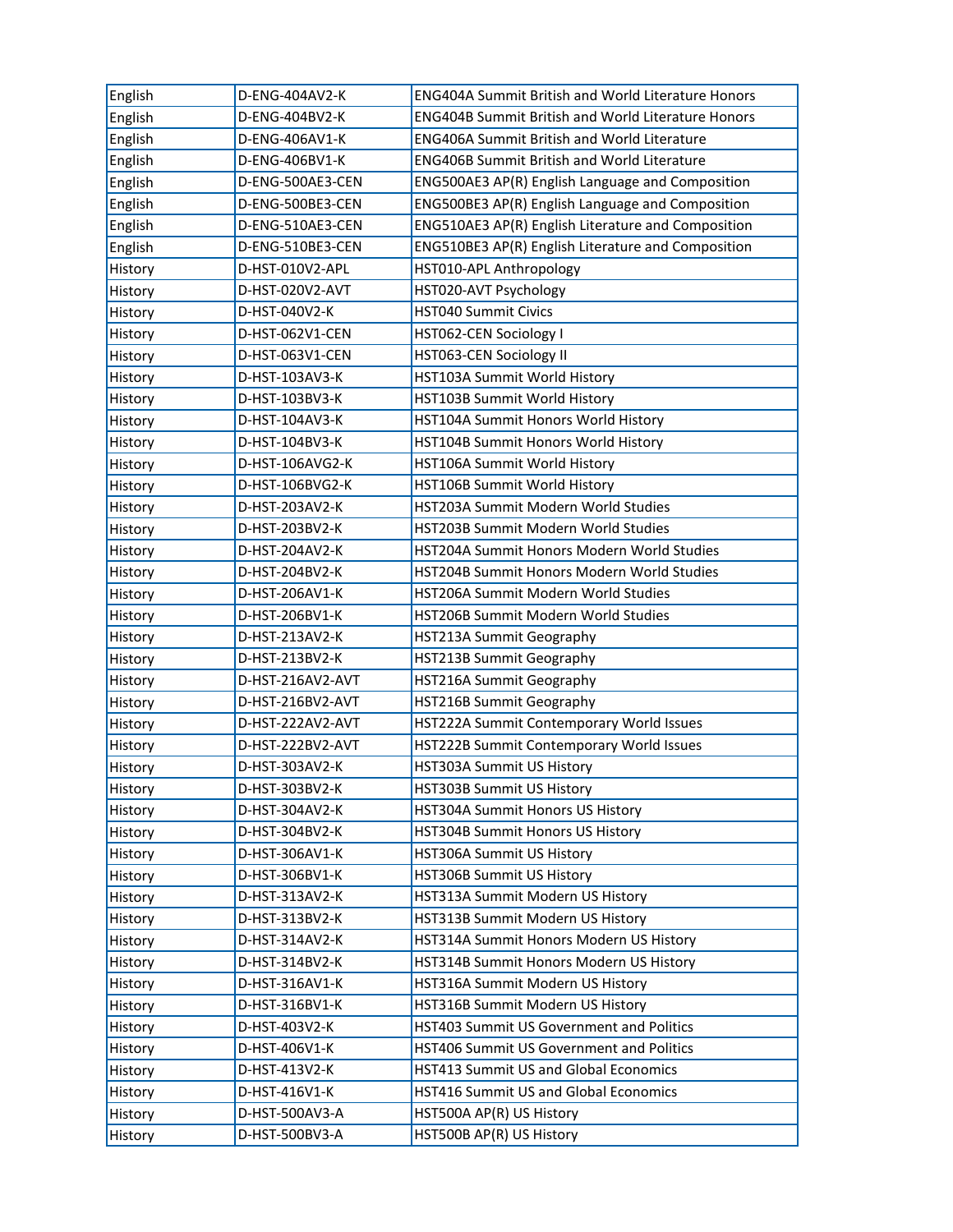| History | D-HST-510V2-CEN  | HST510-CEN AP(R) US Government and Politics |
|---------|------------------|---------------------------------------------|
| History | D-HST-520E3-CEN  | HST520E3 AP(R) Macroeconomics               |
| History | D-HST-560AE3-CEN | HST560AE3 AP(R) World History               |
| History | D-HST-560BE3-CEN | HST560BE3 AP(R) World History               |
| Math    | D-MTH-001AV2-APL | MTH001A-APL Math Foundations I              |
| Math    | D-MTH-001BV2-APL | MTH001B-APL Math Foundations I              |
| Math    | D-MTH-011AV2-APL | MTH011A-APL Math Foundations II             |
| Math    | D-MTH-011BV2-APL | MTH011B-APL Math Foundations II             |
| Math    | D-MTH-107AV2-K   | MTH107A Summit Developmental Algebra        |
| Math    | D-MTH-107BV2-K   | MTH107B Summit Developmental Algebra        |
| Math    | D-MTH-113AE2-K   | MTH113AE2 Pre-Algebra                       |
| Math    | D-MTH-113BE2-K   | MTH113BE2 Pre-Algebra                       |
| Math    | D-MTH-126AV3-K   | MTH126A Summit Algebra 1                    |
| Math    | D-MTH-126BV3-K   | MTH126B Summit Algebra 1                    |
| Math    | D-MTH-128AV1CA-K | MTH128A Summit Algebra 1 CA                 |
| Math    | D-MTH-128BV1CA-K | MTH128B Summit Algebra 1 CA                 |
| Math    | D-MTH-129AV1CA-K | MTH129A Summit Algebra 1 Honors CA          |
| Math    | D-MTH-129BV1CA-K | MTH129B Summit Algebra 1 Honors CA          |
| Math    | D-MTH-148AV2-K   | MTH148A Summit Integrated Mathematics I     |
| Math    | D-MTH-148BV2-K   | MTH148B Summit Integrated Mathematics I     |
| Math    | D-MTH-206AV3-K   | MTH206A Summit Geometry                     |
| Math    | D-MTH-206BV3-K   | MTH206B Summit Geometry                     |
| Math    | D-MTH-207AV2-K   | MTH207A Summit Continuing Algebra           |
| Math    | D-MTH-207BV2-K   | MTH207B Summit Continuing Algebra           |
| Math    | D-MTH-208AV1CA-K | MTH208A Summit Geometry CA                  |
| Math    | D-MTH-208BV1CA-K | MTH208B Summit Geometry CA                  |
| Math    | D-MTH-209AV1CA-K | MTH209A Summit Geometry Honors CA           |
| Math    | D-MTH-209BV1CA-K | MTH209B Summit Geometry Honors CA           |
| Math    | D-MTH-248AV2-K   | MTH248A Summit Integrated Mathematics II    |
| Math    | D-MTH-248BV2-K   | MTH248B Summit Integrated Mathematics II    |
| Math    | D-MTH-306AV3-K   | MTH306A Summit Algebra 2                    |
| Math    | D-MTH-306BV3-K   | MTH306B Summit Algebra 2                    |
| Math    | D-MTH-307AV2-K   | MTH307A Summit Practical Math               |
| Math    | D-MTH-307BV2-K   | MTH307B Summit Practical Math               |
| Math    | D-MTH-308AV1CA-K | MTH308A Summit Algebra 2 CA                 |
| Math    | D-MTH-308BV1CA-K | MTH308B Summit Algebra 2 CA                 |
| Math    | D-MTH-309AV1CA-K | MTH309A Summit Algebra 2 Honors CA          |
| Math    | D-MTH-309BV1CA-K | MTH309B Summit Algebra 2 Honors CA          |
| Math    | D-MTH-322AV2-AVT | MTH322A Summit Consumer Math                |
| Math    | D-MTH-322BV2-AVT | MTH322B Summit Consumer Math                |
| Math    | D-MTH-332AV2-AVT | MTH332A Summit Integrated Math              |
| Math    | D-MTH-332BV2-AVT | MTH332B Summit Integrated Math              |
| Math    | D-MTH-348AV2-K   | MTH348A Summit Integrated Mathematics III   |
| Math    | D-MTH-348BV2-K   | MTH348B Summit Integrated Mathematics III   |
| Math    | D-MTH-403AV2-K   | MTH403A Summit Pre-Calculus/Trigonometry    |
| Math    | D-MTH-403BV2-K   | MTH403B Summit Pre-Calculus/Trigonometry    |
| Math    | D-MTH-433AV2-AVT | MTH433A Summit Calculus                     |
| Math    | D-MTH-433BV2-AVT | MTH433B Summit Calculus                     |
| Math    | D-MTH-500AE3-A   | MTH500AE3 AP(R) Calculus AB                 |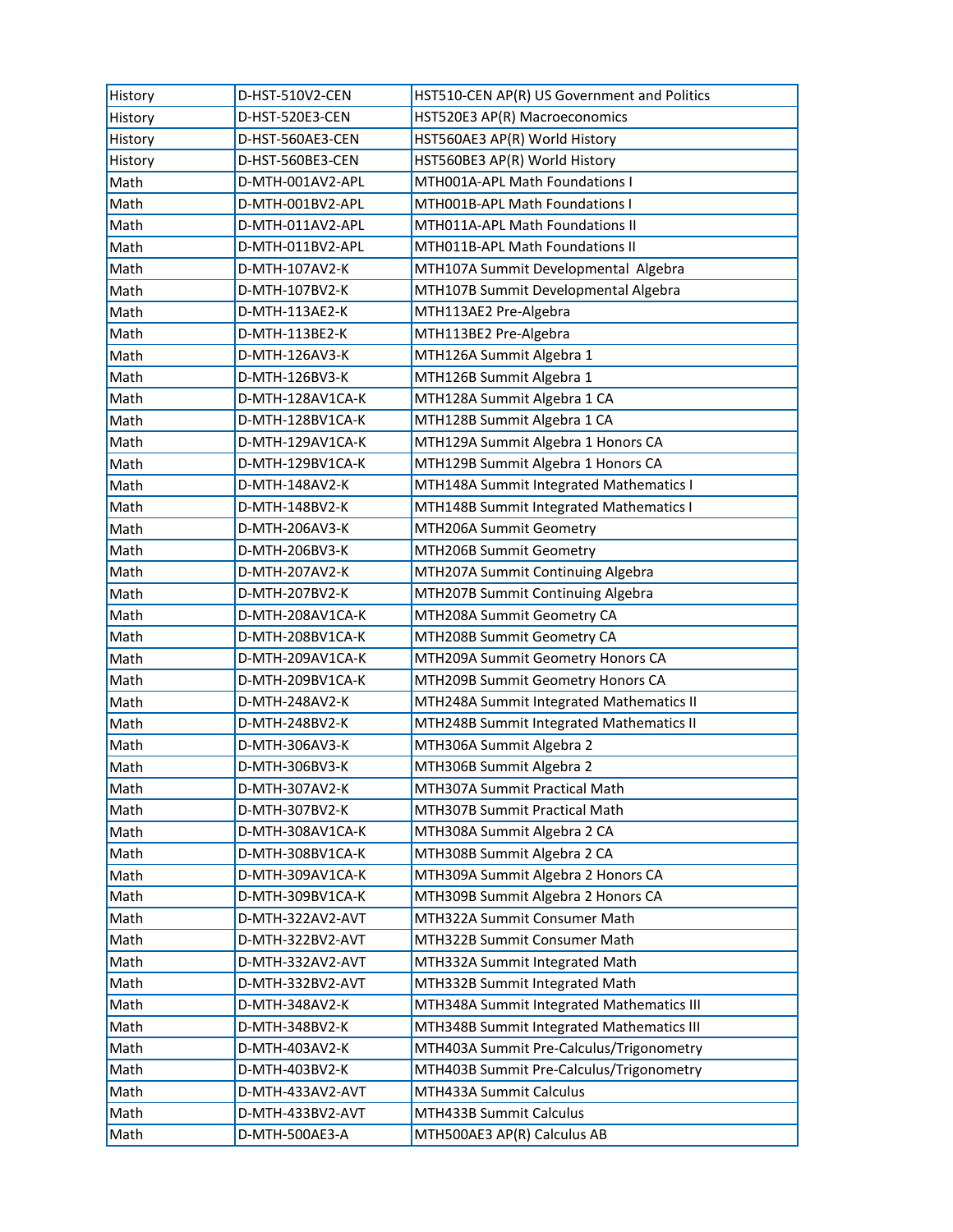| Math  | D-MTH-500BE3-A     | MTH500BE3 AP(R) Calculus AB                    |
|-------|--------------------|------------------------------------------------|
| Math  | D-MTH-510AE2-A     | MTH510AE2 AP(R) Statistics                     |
| Math  | D-MTH-510BE3-A     | MTH510BE2 AP(R) Statistics                     |
| Music | D-ART-020AV2-K     | <b>ART020A Summit Music Appreciation</b>       |
| Music | D-ART-020BV2-K     | <b>ART020B Summit Music Appreciation</b>       |
| Other | D-BUS-023V1-CEN    | <b>BUS023-CEN Business Communications</b>      |
| Other | D-BUS-030V3-K      | <b>BUS030 Summit Personal Finance</b>          |
| Other | D-BUS-033V1-CEN    | BUS033-CEN Consumer Behavior                   |
| Other | D-BUS-045V1-K      | BUS045 Entrepreneurship 1                      |
| Other | D-BUS-045V1-PBL-K  | BUS045-PBL Entrepreneurship 1                  |
| Other | D-BUS-055V1-K      | BUS055 Entrepreneurship 2                      |
| Other | D-BUS-055V1-PBL-K  | BUS055-PBL Entrepreneurship 2                  |
| Other | D-BUS-065V1-K      | BUS065 Marketing 1                             |
| Other | D-BUS-065V1-PBL-K  | BUS065-PBL Marketing 1                         |
| Other | D-BUS-075V1-K      | <b>BUS075 Marketing 2</b>                      |
| Other | D-BUS-075V1-PBL-K  | BUS075-PBL Marketing 2                         |
| Other | D-BUS-113V1-K      | <b>BUS113 Accounting 1</b>                     |
| Other | D-BUS-114V1-K      | <b>BUS114 Accounting 2</b>                     |
| Other | D-CAR-001V1-K      | CAR011 Business and IT Explorations            |
| Other | D-CAR-017V2-PBL-K  | CAR017-PBL Business and Marketing Explorations |
| Other | D-CAR-019V2-PBL-K  | <b>CAR019-PBL Healthcare Explorations</b>      |
| Other | D-CAR-095V1-K      | <b>CAR095 IT Explorations</b>                  |
| Other | D-CAR-095V1-PBL-K  | <b>CAR095-PBL IT Explorations</b>              |
| Other | D-HLT-110E1-PBL-KN | HLT110-PBL Health Sciences                     |
| Other | D-HLT-213V1-K      | HLT213 Medical Terminology 1                   |
| Other | D-HST-540AE3CA-CEN | HST540AE3 AP(R) Psychology CA                  |
| Other | D-HST-540BE3CA-CEN | HST540BE3 AP(R) Psychology CA                  |
| Other | D-MTH-030V2CA-K    | MTH030 Summit Personal Finance CA              |
| Other | D-ORN-010AV5CA-K   | ORN010A Online Learning: High School CA        |
| Other | D-ORN-010BV5CA-K   | ORN010B Online Learning: High School CA        |
| Other | D-OTH-010V2-K      | OTH010 Summit Skills for Health                |
| Other | D-OTH-018V1-DYN    | OTH018-DYN Fashion Design and Interior Design  |
| Other | D-OTH-020AV2-K     | OTH020A Summit Physical Education              |
| Other | D-OTH-020BV2-K     | OTH020B Summit Physical Education              |
| Other | D-OTH-021V1-K      | OTH021 Summit Personal Fitness I               |
| Other | D-OTH-022V1-K      | OTH022 Summit Personal Fitness II              |
| Other | D-OTH-026V2-K      | OTH026 Summit Physical Education               |
| Other | D-OTH-031V1-DYN    | OTH031-DYN Archaeology                         |
| Other | D-OTH-032V1-DYN    | OTH032-DYN Astronomy                           |
| Other | D-OTH-033V1-DYN    | OTH033-DYN Veterinary Science                  |
| Other | D-OTH-034V1-DYN    | OTH034-DYN Introduction to Agriscience         |
| Other | D-OTH-035V1-DYN    | OTH035-DYN Early Childhood Education           |
| Other | D-OTH-036V1-DYN    | OTH036-DYN Gothic Literature                   |
| Other | D-OTH-037V1-DYN    | OTH037-DYN Hospitality and Tourism             |
| Other | D-OTH-038V1-DYN    | OTH038-DYN Careers in Criminal Justice         |
| Other | D-OTH-039V1-DYN    | OTH039-DYN Criminology                         |
| Other | D-OTH-040V1-K      | OTH040 Reaching Your Academic Potential        |
| Other | D-OTH-060V1-AVT    | OTH060-AVT Family and Consumer Science         |
| Other | D-OTH-080V2-AVT    | OTH080 Summit Nutrition and Wellness           |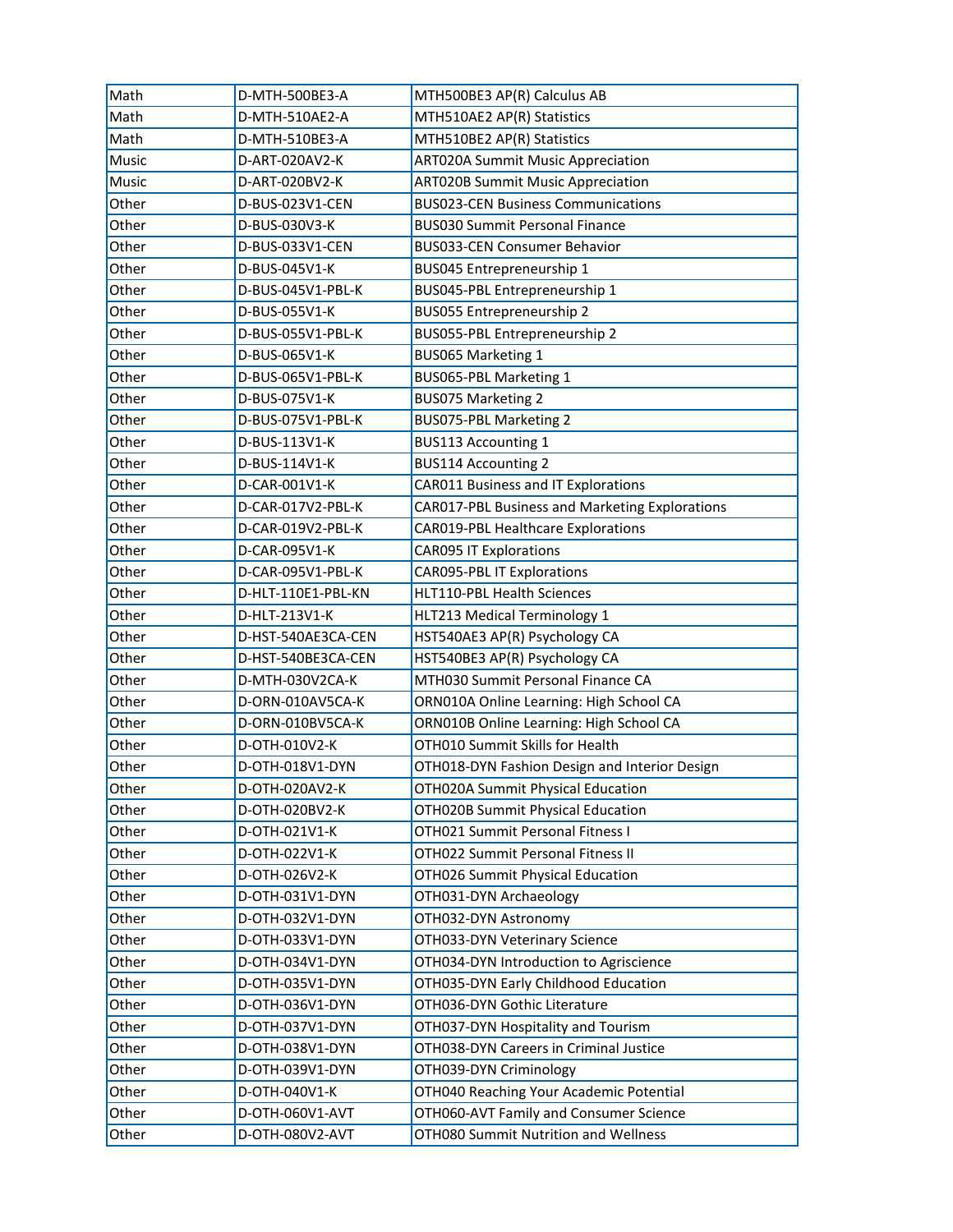| Other   | D-OTH-090V2-AVT     | OTH090 Summit Life Skills                         |
|---------|---------------------|---------------------------------------------------|
| Other   | D-OTH-091V1-DYN     | OTH091-DYN Law and Order                          |
| Other   | D-OTH-092V1-DYN     | OTH092-DYN Health Science I                       |
| Other   | D-OTH-093V1-DYN     | OTH093-DYN Introduction to Culinary Arts          |
| Other   | D-OTH-095V1-DYN     | OTH095-DYN Mythology and Folklore                 |
| Other   | D-OTH-211V1-CEN     | OTH211-CEN Introduction to Mechanical Engineering |
| Other   | D-OTH-212V1-CEN     | OTH212-CEN Engineering Drawing and Design 1       |
| Other   | D-SCI-530BE4-CEN    | SCI530BE4 AP(R) Environmental Science             |
| Other   | D-TCH-020AV2-K      | TCH020A Computer Fundamentals                     |
| Other   | D-TCH-028V1-K       | TCH028 Digital Arts I                             |
| Other   | D-TCH-028V2-PBL-K   | TCH028-PBL Digital Arts 1                         |
| Other   | D-TCH-029V1-G       | TCH029 Digital Arts II                            |
| Other   | D-TCH-031V1-DYN     | TCH031-DYN Digital Photography I                  |
| Other   | D-TCH-032V1-DYN     | TCH032-DYN Digital Photography II                 |
| Other   | D-TCH-035V1-K       | TCH035 Image Design and Editing                   |
| Other   | D-TCH-035V1-PBL-K   | TCH035-PBL Image Design and Editing               |
| Other   | D-TCH-036V1-K       | TCH036 Computer Science                           |
| Other   | D-TCH-040V2-K       | TCH040 Web Design                                 |
| Other   | D-TCH-041V1-K       | TCH041 Web Design                                 |
| Other   | D-TCH-047V1-CHS     | TCH047 Web Design 1                               |
| Other   | D-TCH-048V1-CHS     | TCH048 Web Design 2                               |
| Other   | D-TCH-073V1-PBL-CHS | TCH073-PBL Video Game Design 1                    |
| Other   | D-TCH-075V1-DYN     | TCH075-DYN 2D Animation                           |
| Other   | D-TCH-076V1-DYN     | TCH076-DYN 3D Modeling                            |
| Other   | D-TCH-105V1-K       | <b>TCH105 Computer Literacy</b>                   |
| Other   | D-TCH-105V1-PBL-K   | TCH105-PBL Computer Literacy                      |
| Other   | D-TCH-110V1-CEN     | TCH110-CEN Introduction to Computer Science       |
| Other   | D-TCH-114V2-PBL-K   | TCH114-PBL Microsoft Office 1                     |
| Other   | D-TCH-115V1-PBL-K   | TCH115-PBL Microsoft Office 2                     |
| Other   | D-TCH-211V1-CEN     | TCH211-CEN Programming Logic & Design             |
| Other   | D-TCH-220V1-PBL-CHS | TCH220-PBL Computer Science Principles            |
| Other   | D-TCH-240E1-CHS     | <b>TCH240 Virtual Reality</b>                     |
| Other   | D-TCH-260E1-SF      | TCH260 IT Experience                              |
| Other   | D-TCH-360E1-SF      | TCH360 IT Competency                              |
| Other   | D-TCH-460E1-SF      | TCH460 IT Capstone                                |
| Science | D-SCI-010V3-K       | SCI010 Summit Environmental Science               |
| Science | D-SCI-030E2-K       | SCI030E2 Forensic Science                         |
| Science | D-SCI-113AXV2-K     | <b>SCI113AX Summit Earth Science</b>              |
| Science | D-SCI-113BXV2-K     | <b>SCI113BX Summit Earth Science</b>              |
| Science | D-SCI-114AXV2-K     | SCI114AX Summit Honors Earth Science              |
| Science | D-SCI-114BXV2-K     | SCI114BX Summit Honors Earth Science              |
| Science | D-SCI-203AXE3-K     | SCI203AXE3 Summit Biology                         |
| Science | D-SCI-203BXE3-K     | SCI203BXE3 Summit Biology                         |
| Science | D-SCI-204AXE3-K     | SCI204AXE3 Summit Honors Biology                  |
| Science | D-SCI-204BXE3-K     | SCI204BXE3 Summit Honors Biology                  |
| Science | D-SCI-303AXE3-K     | SCI303AXE3 Summit Chemistry                       |
| Science | D-SCI-303BXE3-K     | SCI303BXE3 Summit Chemistry                       |
| Science | D-SCI-304AXE3-K     | SCI304AXE3 Summit Honors Chemistry                |
| Science | D-SCI-304BXE3-K     | SCI304BXE3 Summit Honors Chemistry                |